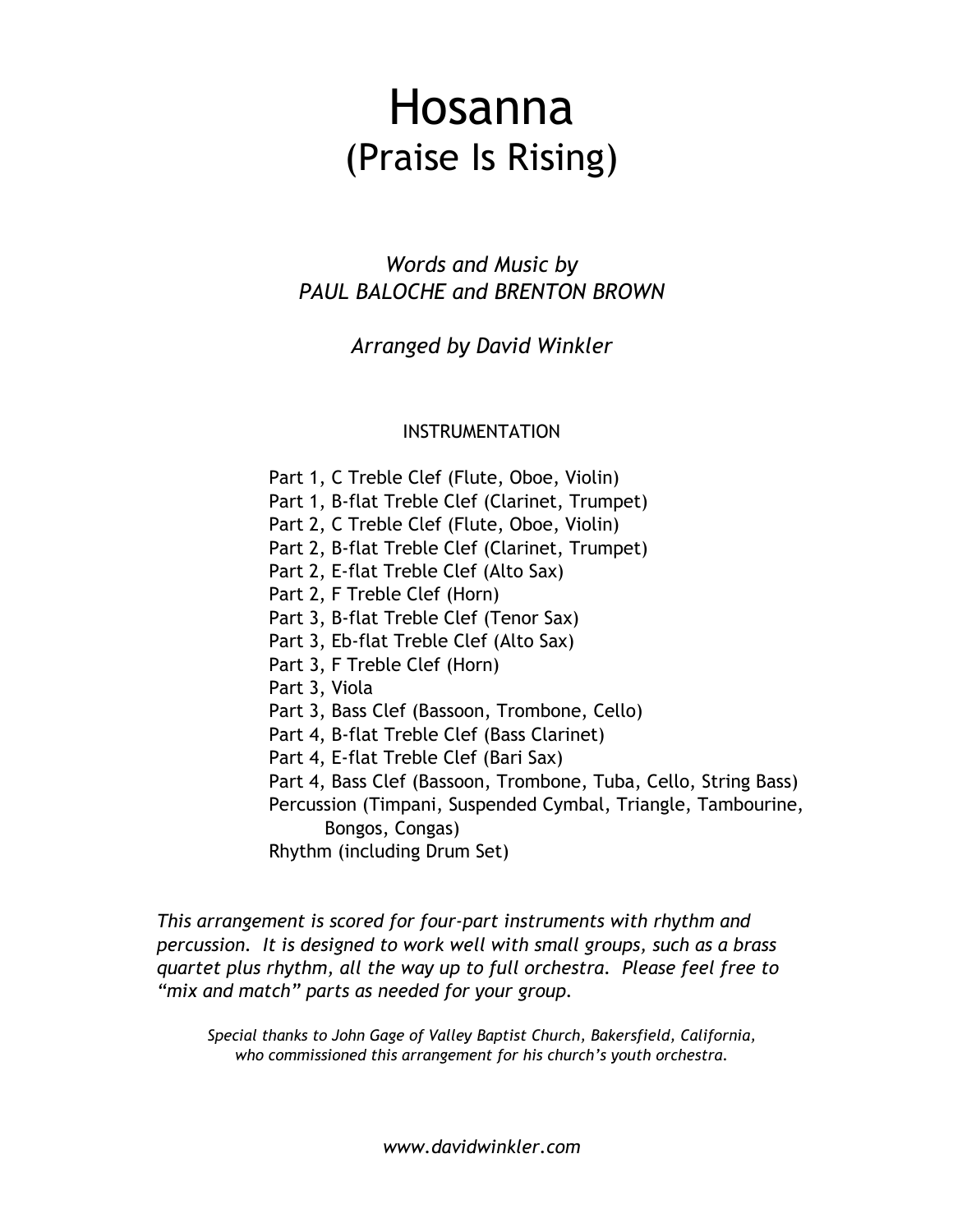

© Copyright 2006 Integrity's Hosanna! Music, c/o Integrity Media, Inc., 1000 Cody Road, Mobile, AL 36695 / Thankyou Music (PRS) (adm. worldwide by EMI CMG Publishing excluding Europe which is adm. by kingswaysongs.com). All rights reserved. Used by Permission. This arrangement available exclusively from *www.davidwinkler.com.*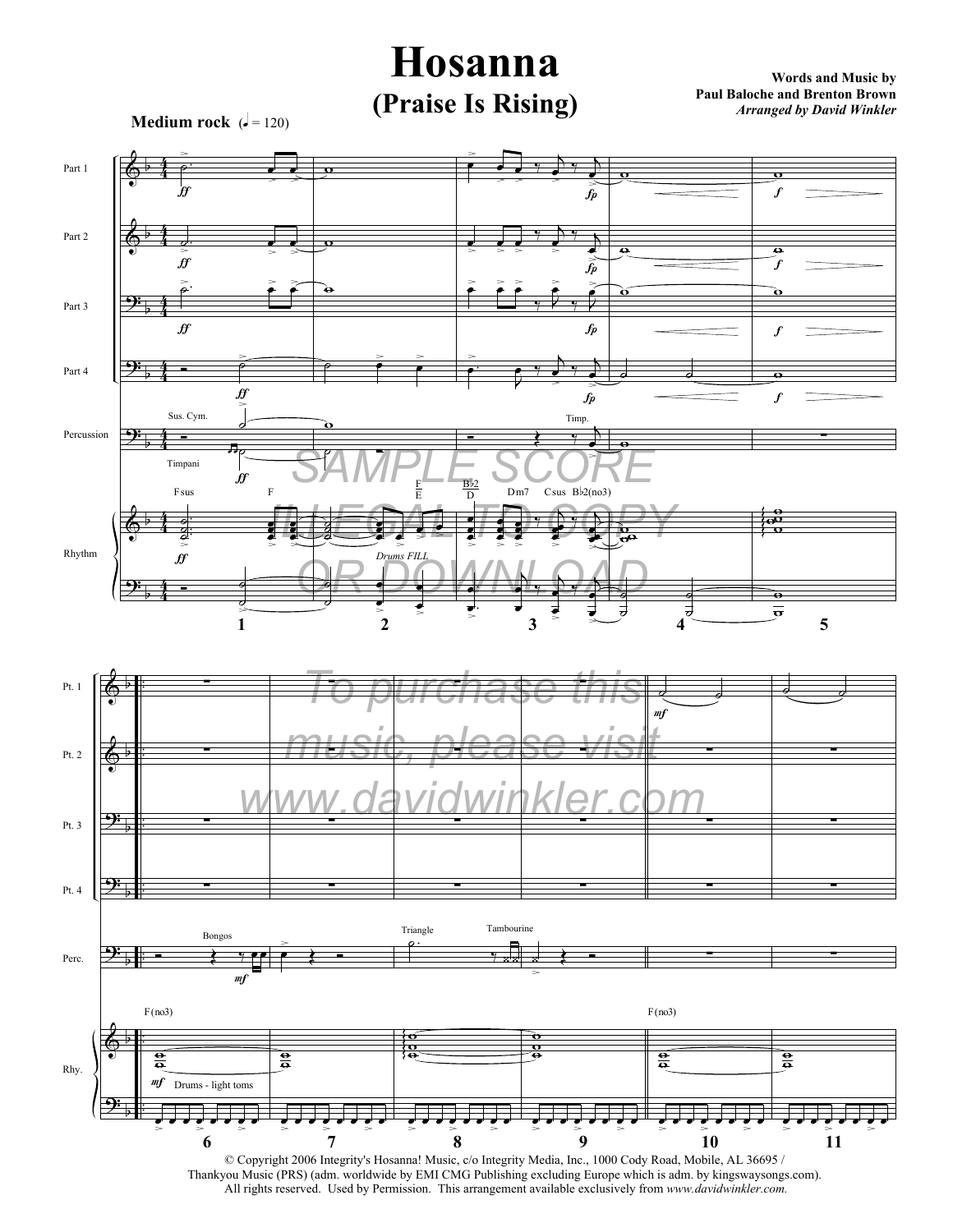

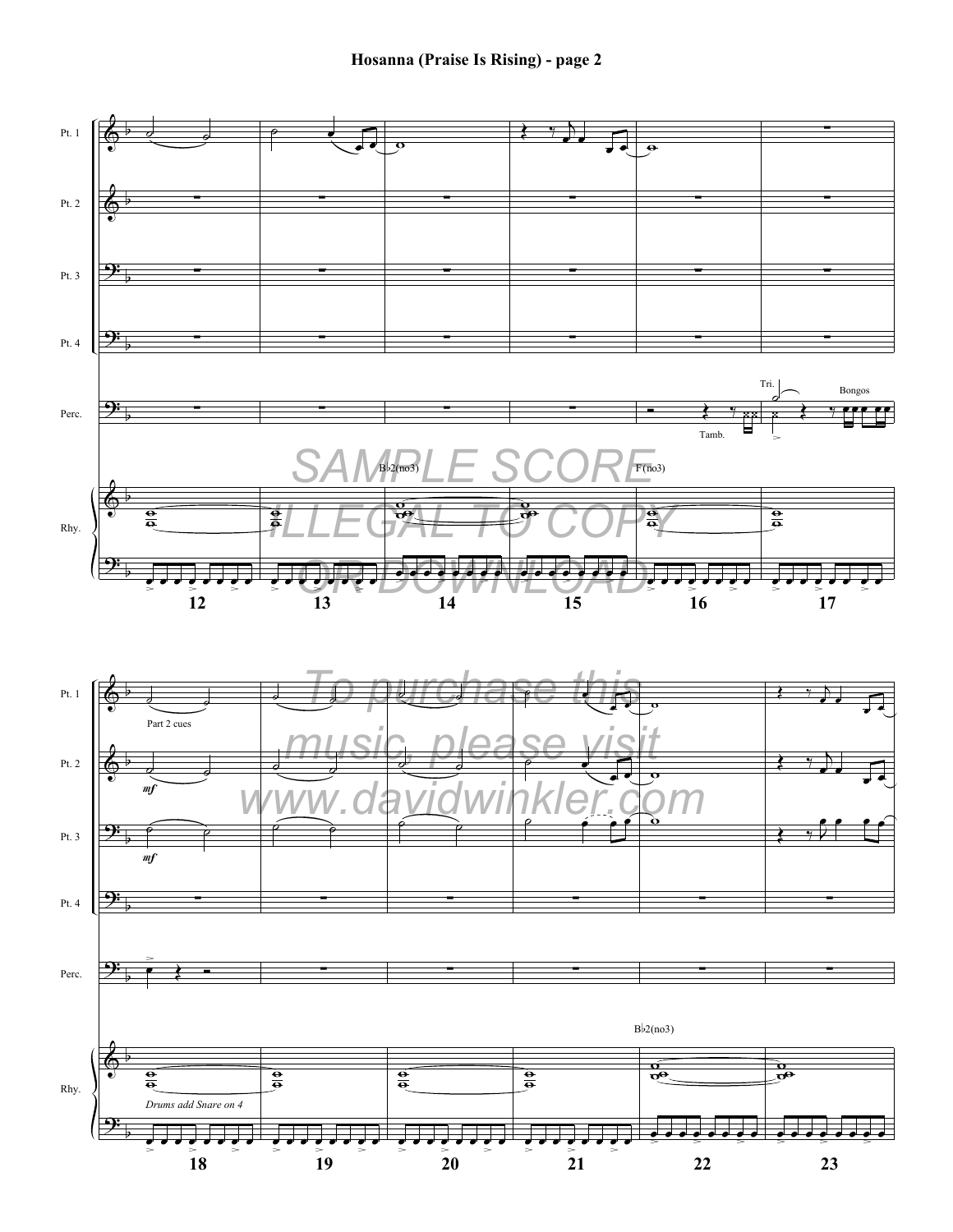**Hosanna (Praise Is Rising) - page 3**



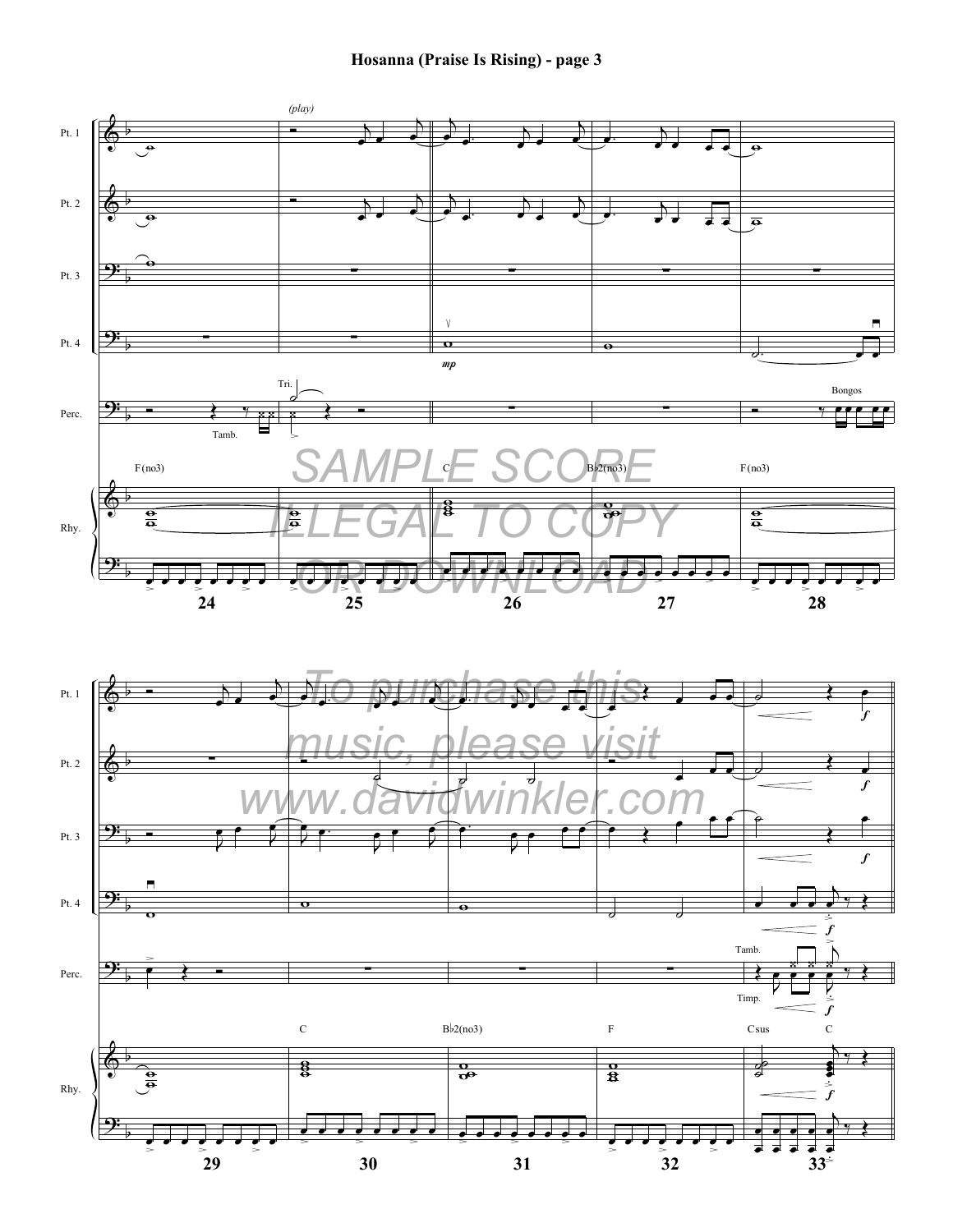**Hosanna (Praise Is Rising) - page 4**



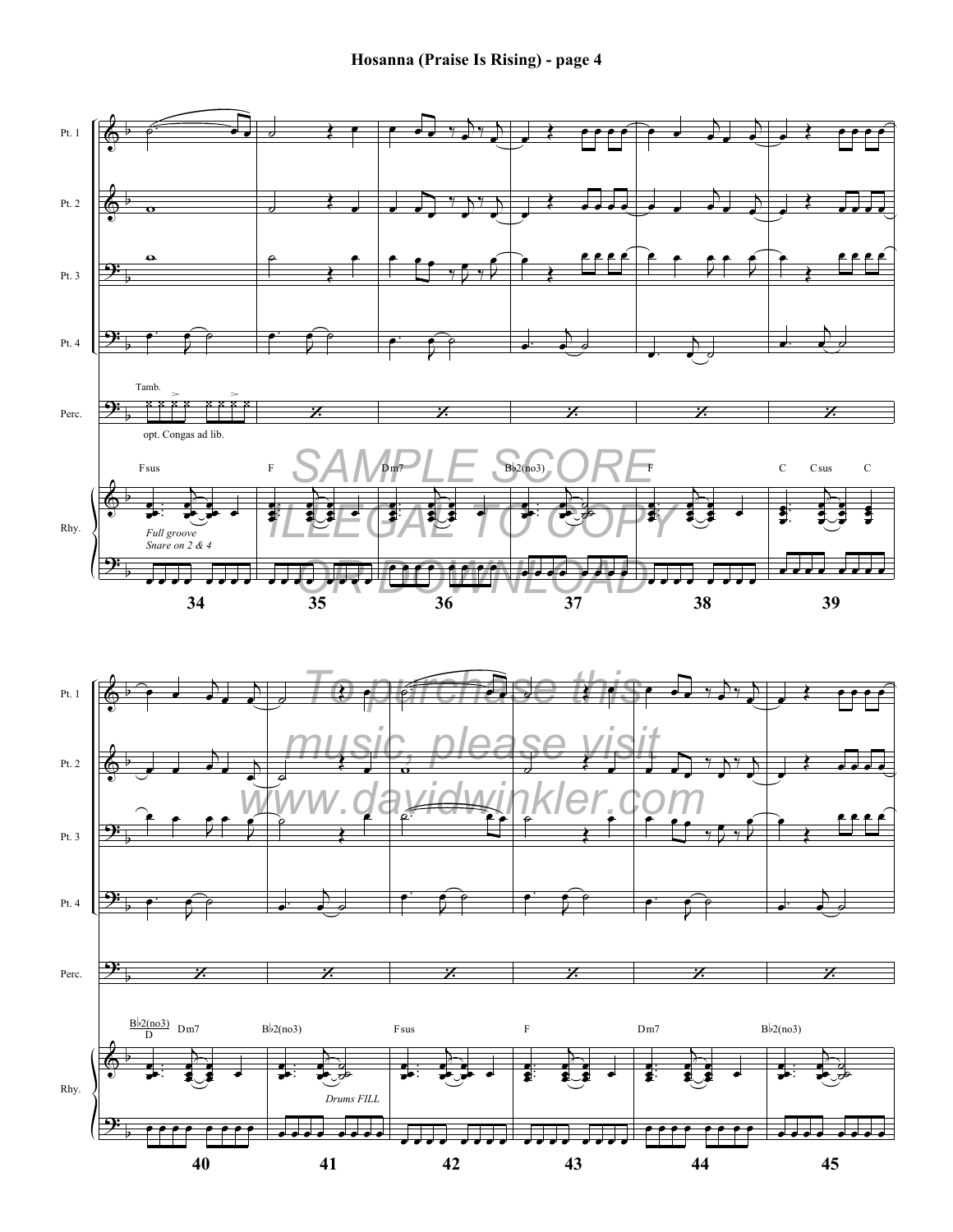**Hosanna (Praise Is Rising) - page 5**

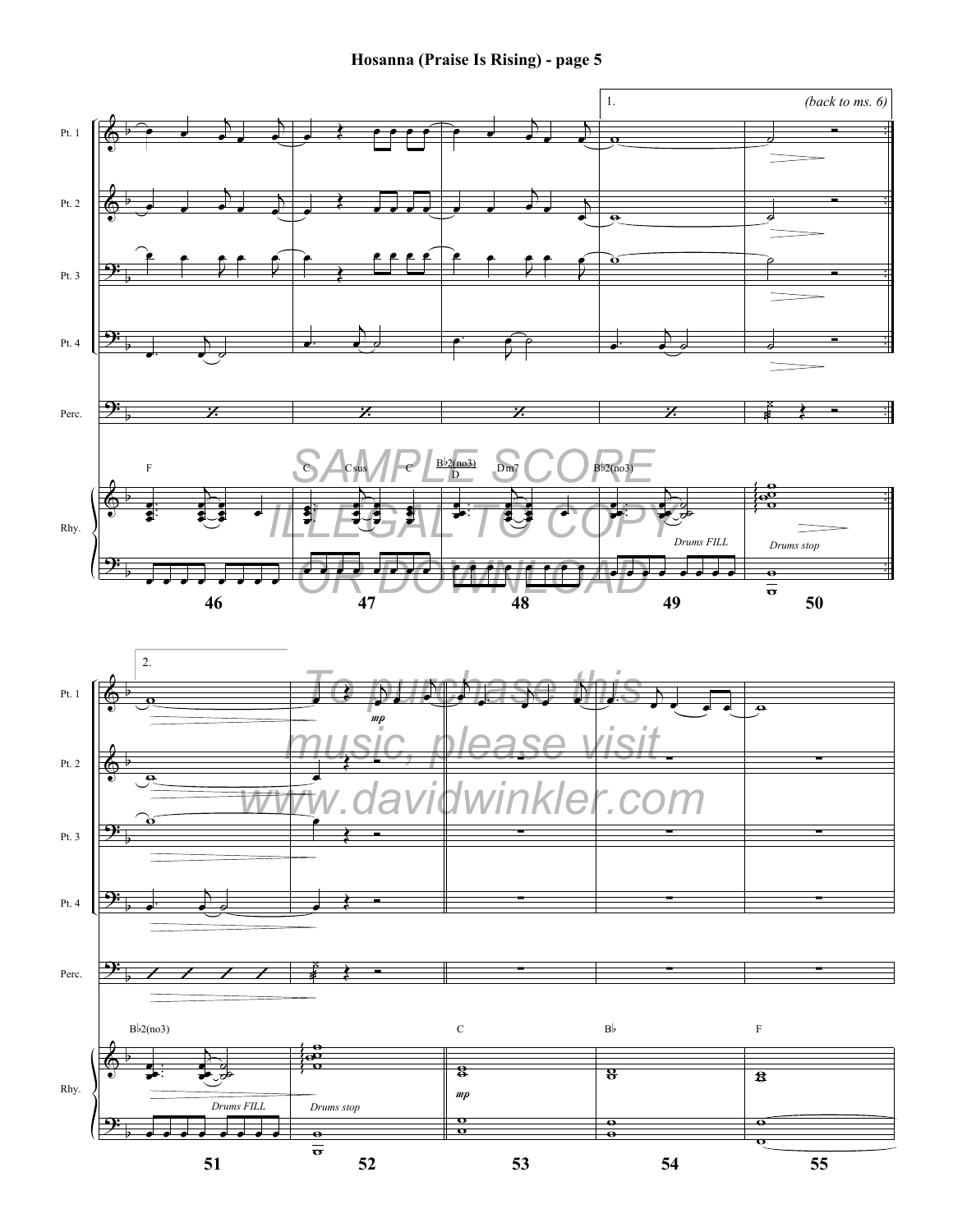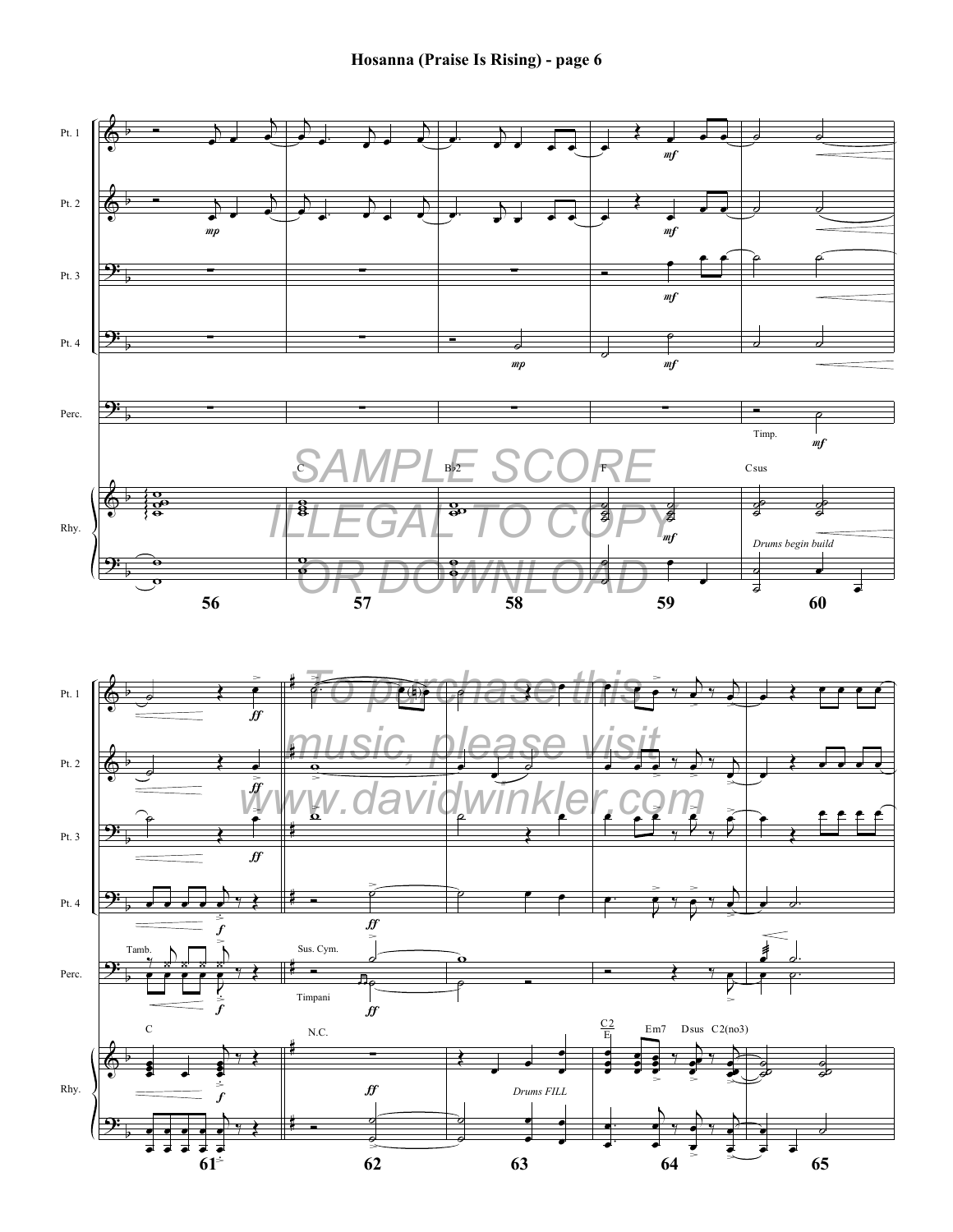**Hosanna (Praise Is Rising) - page 7**